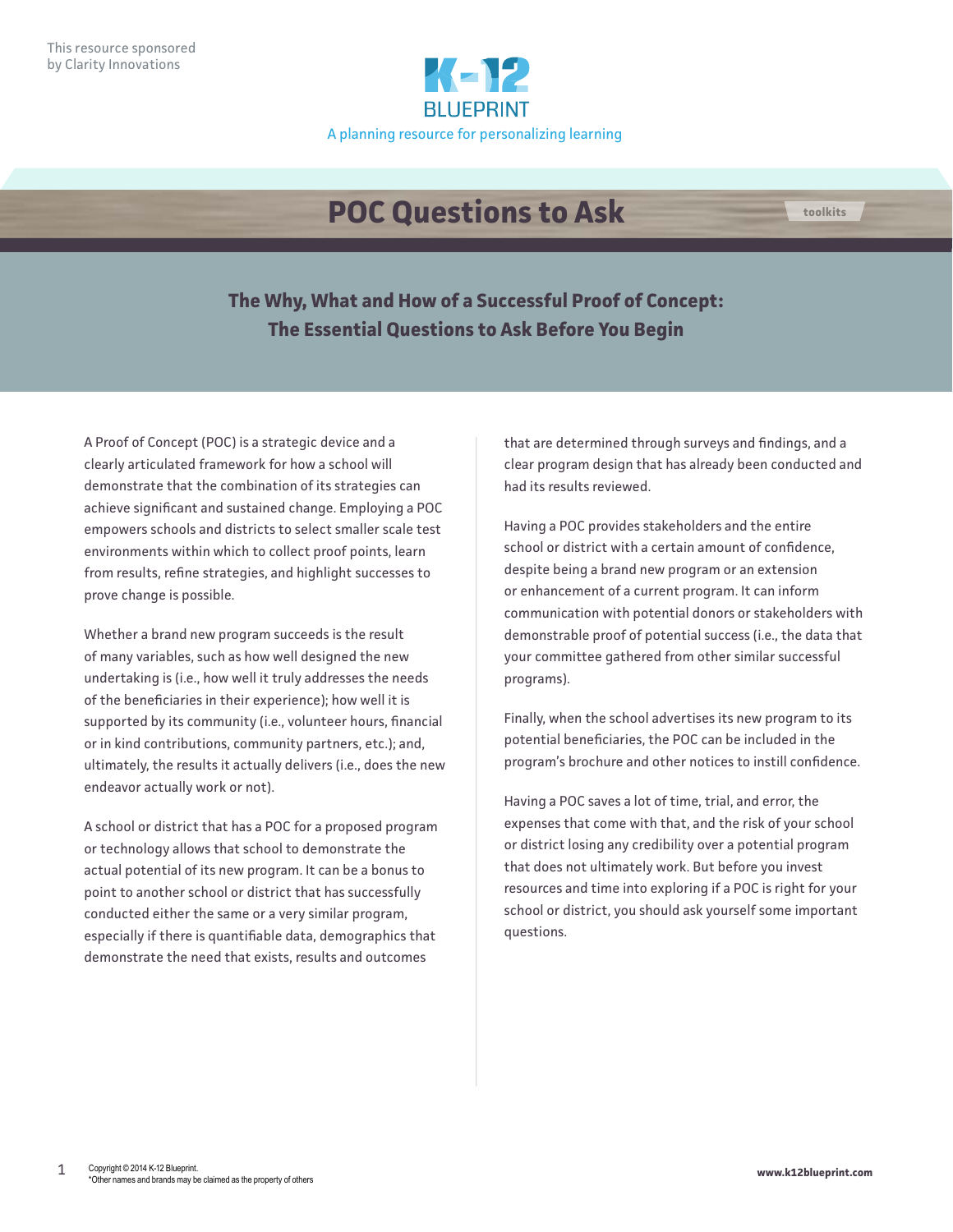## **1. Why?**

 It's so simple yet it often gets overlooked when caught up in the anticipation of an education technology solution: why implement it? If you can't make a specific case for integrating a new technology or concept into your curriculum, then you need to rethink your reasons for implementation.

With shrinking budgets and more demands on school staff, you need to approach your proposed initiative with a critical eye, ensuring that it will improve instruction and that some existing technology or method can't be utilized instead to achieve the same result, especially considering the numerous (and often free) tools being used in today's classrooms.

No matter what your evaluation model is, your new program, concept, or technology must help teachers to ensure academic excellence, not provide yet another obstacle on the road to student success.

### **2. What?**

You and all stakeholders must know exactly what you want to accomplish in your classrooms to make the biggest impact. Teachers have to be researchers and work with their technology and curriculum specialists to get the right fit for what they want their students to accomplish.

If your potential POC relies on the implementation of new devices, have your administrators or tech director call vendors and ask for demo units that will allow you to run a proof of concept trial before making the purchase. Technology that is not the right fit for a specific classroom, school, or district can create frustration, and the technology ends up not being used.

#### **3. How?**

 Planning is crucial in education: its how you get from "here" to "there." A POC can give you the practical experience necessary to bridge your planning phase to a successful, real-word initiative. It keeps you aligned with the original impetus behind your initiative so that your goal drives the entire process.

A POC is an integral step in the process, providing a roadmap for implementation that can be used to evaluate the findings of the assessment and determine the viability of your education solution. Implementing a school or district-wide initiative requires guidelines to prevent integration mishaps. Teachers collaborating in professional learning communities are instrumental in analyzing best practices and steering instruction. A POC allows you to see how to overcome typical challenges as they occur in real time while receiving valuable feedback from students and staff— the end users who have the most at stake.

A collaborative focused on dramatically improving educational outcomes in a given community might select three schools or four cohorts of students to serve as its POC, for instance. Incorporating POC in this way allows schools to proactively embed experimentation, failure, learning, and accountability into their strategic mandate.

## **Other Important Questions**

Savvy schools and districts require a preliminary set of criteria to ensure relevance and guidelines for implementing a POC. Some questions to help establish such criteria may include:

- What might the elements/components be of a process to evaluate the initiative?
- How might a set of activities be structured over a period of time to implement such a process?
- How might your POC process be organized and managed?
- What is your target audience? Is it a specific grade, school, or type of learner?